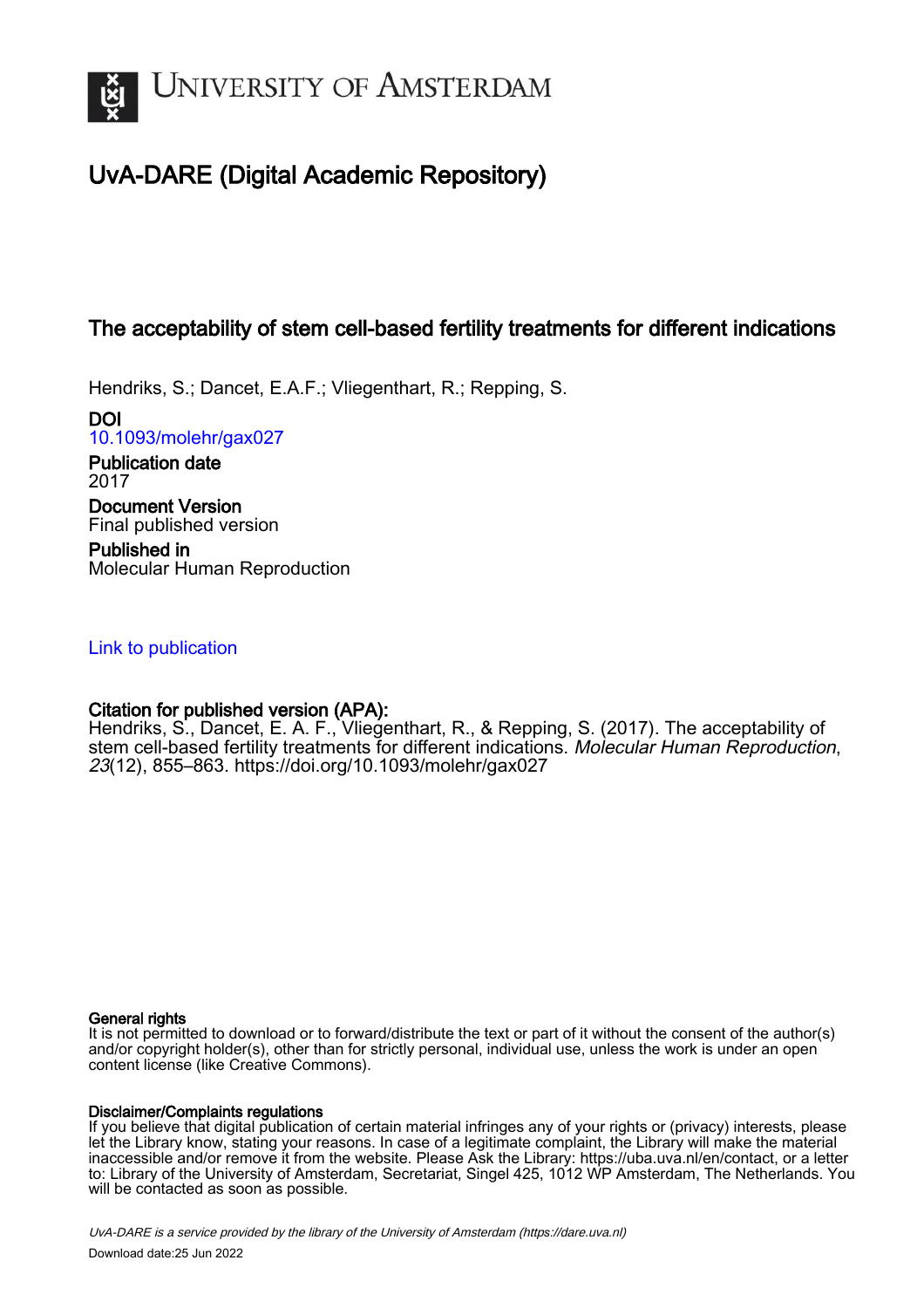#### Molecular Human Reproduction, Vol.23, No.12 pp. 855–863, 2017

Advanced Access publication on May 9, 2017 doi:10.1093/molehr/gax027

molecular human reproduction

### ORIGINAL ARTICLE

# The acceptability of stem cell-based fertility treatments for different indications

# S. Hendriks $^{\mathsf{I}},$  E.A.F. Dancet $^{\mathsf{I},\mathsf{2},\mathsf{3}},$  R. Vliegenthart $^{\mathsf{4}},$  and S. Repping $^{\mathsf{I},\mathsf{*}}$

<sup>1</sup> Center for Reproductive Medicine, Academic Medical Center, University of Amsterdam, Meibergdreef 9, 1105 AZ Amsterdam, The Netherlands <sup>2</sup>Research Foundation Flanders, Brussel, Belgium <sup>3</sup>Leuven University Fertility Clinic, Department of Development and Regeneration, KU Leuven-University of Leuven, Herestraat 49, 3000 Leuven, Belgium <sup>4</sup>Amsterdam School of Communications Research, University of Amsterdam, Nieuwe Achtergracht 166, 1018 WV Amsterdam, The Netherlands

\*Correspondence address. Center for Reproductive Medicine, Academic Medical Center, University of Amsterdam, Meibergdreef 9, 1105 AZ Amsterdam, The Netherlands. E-mail: S.Repping@amc.nl

Submitted on January 23, 2017; resubmitted on April 10, 2017; editorial decision on April 19, 2017; accepted on April 21, 2017

**STUDY QUESTION:** What is the acceptability of using stem cell-based fertility treatments (SCFT) for different indications according to gynaecologists and the general public?

SUMMARY ANSWER: The majority of gynaecologists and the general public accept SCFT for the indications female or male infertility in young heterosexual couples, and female infertility in single women and same-sex couples.

WHAT IS KNOWN ALREADY: SCFT could result in genetic parenthood for intended parents with indications that cannot be treated using currently available methods, such as being in a same-sex relationship or female post-menopausal age. It is unclear whether the acceptability of SCFT differs between indications for treatment and whether gynaecologists and the general public differ in their assessments.

**STUDY DESIGN SIZE, DURATION:** In November 2015, a cross-sectional survey was disseminated among 179 gynaecologists and a panel of 1250 respondents comprising a representative sample of the Dutch general public.

PARTICIPANTS/MATERIALS, SETTING, METHODS: The potential indications for future SCFT to achieve genetic parenthood were identified by literature review. A questionnaire was developed, reviewed by experts from different disciplines and tested among the general public. The questionnaire asked whether treating eight groups of intended parents with SCFT was acceptable or not. Regression analysis examined whether demographic characteristics influenced choices and whether the general public and gynaecologists differed in opinion.

MAIN RESULTS AND THE ROLE OF CHANCE: A total of 82 (46%) gynaecologists and 772 (62%) members of the general public completed the survey. The acceptability of using SCFT varied according to both gynaecologists and the general public between the eight groups of intended parents ( $P < 0.001$ ). The majority of the Dutch general public accepts SCFT for six out of eight possible indications, namely female infertility in young heterosexual couples (94%), male infertility in young heterosexual couples (94%), unexplained infertility in young heterosexual couples (83%), female infertility in single women (69%), lesbian couples (68%) and gay couples (62%). The majority of gynaecologists also found treating these groups acceptable, except for the indication of unexplained infertility, which was only accepted by a minority of gynaecologists (43%). A minority of both the general public and gynaecologists accepted SCFT for fertile women who want a child that is genetically only her own (27 and 6%, respectively) and for female infertility in heterosexual couples in which the woman is over 50 years of age (17% and 26%, respectively). Attaching low importance to religion, having progressive political preferences, not having a university degree, having experienced infertility, being a woman, being older and not being of European ethnicity were positively associated with considering using SCFT acceptable for one or multiple indications.

#### LARGE SCALE DATA: N/A.

LIMITATIONS REASONS FOR CAUTION: The generalizability of our findings to future decades or other countries might be limited as opinions about novel technologies change over time and might vary across cultures. Support among gynaecologists and the general public is interesting but not proof of ethical acceptability.

WIDER IMPLICATIONS OF THE FINDINGS: Once proven safe and effective, fear of limited acceptability by the general public is unwarranted, and thus should not stop gynaecologists from offering SCFT to single infertile women and same-sex couples in addition to young infertile heterosexual couples.

© The Author 2017. Published by Oxford University Press on behalf of the European Society of Human Reproduction and Embryology. All rights reserved. For Permissions, please email: journals.permissions@oup.com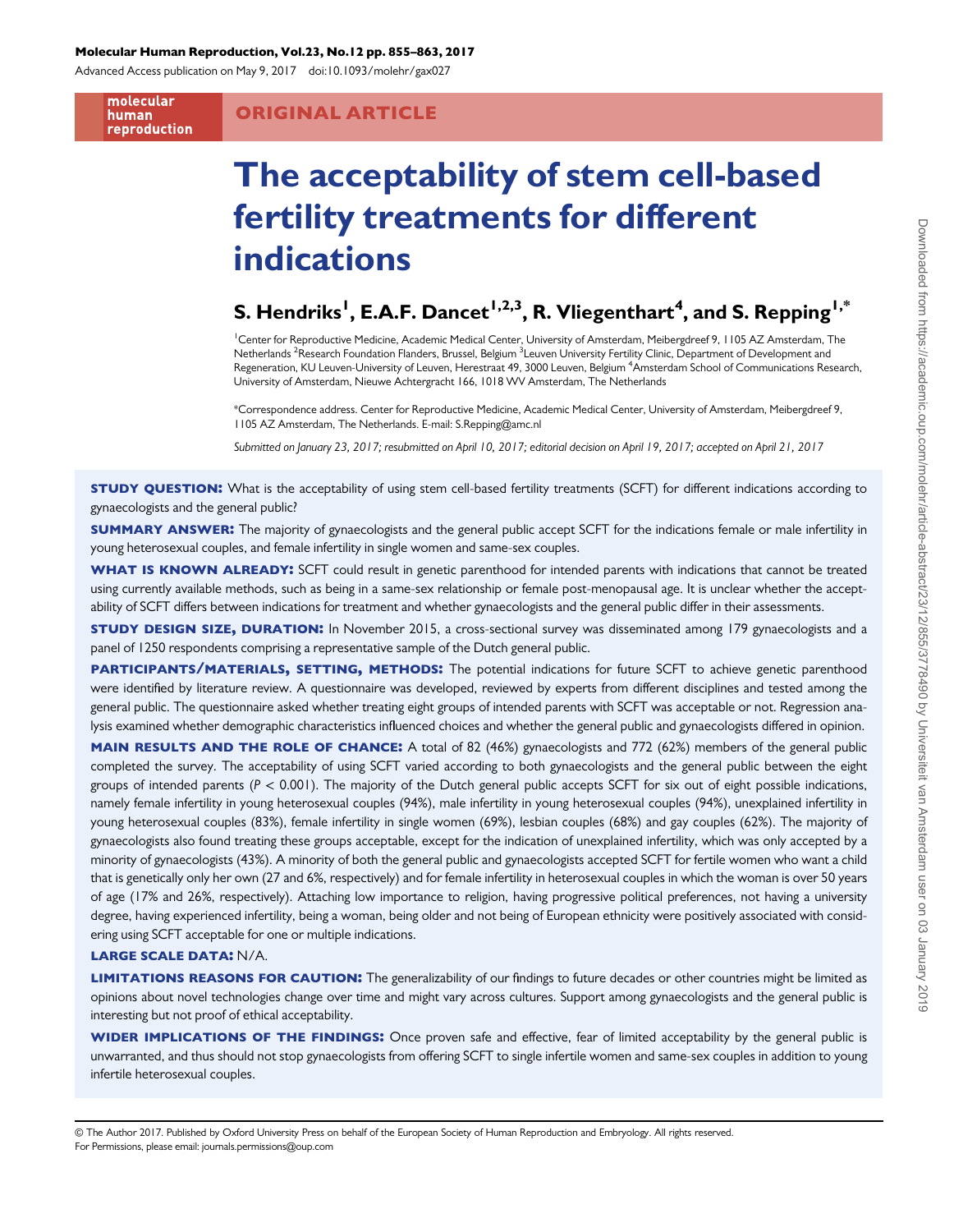**STUDY FUNDING AND COMPETING INTEREST(S):** Funded by the Young Academy of the Royal Netherlands Academy of Arts and Sciences and the Universities of Amsterdam and Leuven. No conflict of interest to declare.

Key words: infertility / stem cells / gametogenesis / reproductive medicine / reproductive techniques / family / parents / ethics / attitude to health / surveys and questionnaires

# Introduction

Involuntary childlessness can result from the inability of a person and/or their partner to conceive and/or carry a pregnancy. Having a same-sex relationship or being single can also cause involuntary childlessness.

Current fertility treatments have limited effectiveness. First, only 70% of infertile heterosexual couples achieve parenthood ([Pinborg](#page-9-0) et al., [2009\)](#page-9-0). Second, we lack fertility treatments that can attempt to achieve genetic parenthood for both parents of same-sex couples and heterosexual couples without functional gametes. Therefore, researchers are currently developing stem cell-based fertility treatments (SCFT) [\(Hendriks](#page-8-0) et al., 2015a; [Boiani, 2017;](#page-8-0) [Cohen](#page-8-0) et al., 2017). These are fertility treatments that involve creating gametes by manipulation of pluripotent or germline stem cells of the infertile patient. If successful and safe in the future, these treatments may enable all individuals (who have someone to carry the pregnancy) to attempt to achieve genetic parenthood irrespective of their fertility problem, relational status or sexual orientation [\(Hendriks](#page-8-0) et al., 2015b).

The acceptability of currently available fertility treatments to the general public and fertility clinic staff differs depending on the indication for which they are used [\(Kovacs](#page-8-0) et al., 2003; [Sperling and Simon,](#page-9-0) [2010](#page-9-0)). Acceptability to the general public was, for example, more likely for the indication of infertility among heterosexual couples than for treating lesbian couples or singles with donor gametes ([Kovacs](#page-8-0) et al.[, 2003](#page-8-0); [Heikkila et al., 2004,](#page-8-0) [2006](#page-8-0)). Professional's opinion papers on the clinical application of SCFT positively appraised the ability to treat infertility in young heterosexual couples while the ability to allow genetic parenthood for unconventional intended parents, such as same-sex couples, singles and post-menopausal women was flagged for further reflection [\(Hendriks](#page-8-0) et al., 2015b). Limited public support for SCFT has been expected, especially for treating unconventional intended parents [\(Smajdor, 2008](#page-9-0); [Lovell-Badge, 2012](#page-8-0)). No study has thus far, however, questioned a group of professionals, let alone the general public, on the acceptability of using SCFT for different indications.

To allow responsible decision-making on the clinical application of SCFT, the perspective of different stakeholders on who should be treated is relevant. Questioning gynaecologists is relevant as they traditionally decide on treatment indications and on the clinical application of novel techniques. The perspective of the general public is relevant as they represent the group of intended parents and their unborn children, and as they will be affected by the broader societal implications of the indications for which SCFT are used. Although SCFT are yet to be applied clinically, reflecting on their applications now allows developing policies in which stakeholders' values are represented ([Hinxton,](#page-8-0) [2008](#page-8-0)).

This study aimed to examine whether the acceptability of SCFT to gynaecologists and the general public depends on the indication for which they are used.

# Materials and Methods

#### The questionnaire

A questionnaire was developed in four phases. First, a literature review identified the potential indications for SCFT ([Hendriks](#page-8-0) et al., 2015b). Second, a questionnaire operationalizing the indications by describing eight potential groups of intended parents who could attempt to achieve genetic parenthood with SCFT was developed. Third, nine independent experts in communication, ethics, law and medicine, as well as patient representatives reviewed the questionnaire and confirmed that the phrasing was nondirective [\(Molewijk](#page-8-0) et al., 2003; [McMillan and Hope, 2008](#page-8-0)). Fourth, the questionnaire was pilot tested in cognitive interviews with 18 members of the general public. The questionnaire was adjusted based on the interviews, which involved inviting participants to think out-loud as well as verbal probing techniques, until six subsequent interviewees indicated all questions were comprehensible [\(Patton, 1990](#page-9-0); [Willis, 2004\)](#page-9-0).

The final questionnaire questioned the acceptability of using SCFT for each of the eight groups of intended parents, as exemplified in Figure [1](#page-3-0) (see [Supplementary Data I](http://molehr.oxfordjournals.org/lookup/suppl/doi:10.1093/molehr/gax027/-/DC1)). Short cases were described, which included information about the type of couple (e.g. man and women in their 30s), the cause of their involuntary childlessness (e.g. unexplained infertility), their ability to achieve genetic parenthood through other means, and how future SCFT could possibly be applied to them. Respondents could select the response options 'acceptable under certain conditions', 'not acceptable' and 'no opinion'. The questionnaire was preceded by an information folder which introduced the basic biomedical principles and experimental nature of SCFT (see [Supplementary Data II](http://molehr.oxfordjournals.org/lookup/suppl/doi:10.1093/molehr/gax027/-/DC1)); a questionnaire including demographic questions, which additionally questioned gynaecologists about their professional role; and a part of a questionnaire for another study which informed on all previously described potential advantages and disadvantages of using these treatments ([Hendriks](#page-8-0) et al., 2015b) (see [Supplementary Data III](http://molehr.oxfordjournals.org/lookup/suppl/doi:10.1093/molehr/gax027/-/DC1)).

#### Data collection

Data were collected with the same questionnaire among gynaecologists and the general public. The ethics committee of the Academic Medical Center of Amsterdam attested approval was not required (W15\_191).

All 179 gynaecologists working in Dutch fertility clinics were eligible. An invitation letter, coded questionnaire, refusal form and return envelope were sent by postal mail. Non-responders received two reminders including a link to the digital questionnaire by email.

A sample of 1250 respondents, matching the Dutch adult population in several demographic characteristics (i.e. sex, age, education, household size and region), was drawn from an actively recruited panel of members of the general public [\(Couper and Miller, 2008](#page-8-0)). The questionnaire was disseminated online by a certified research company.

### Statistical analysis

Data were analysed with the Statistical Package for Social Sciences SPSS 22.0 Inc. for Mac (IBM, Chicago, IL, USA).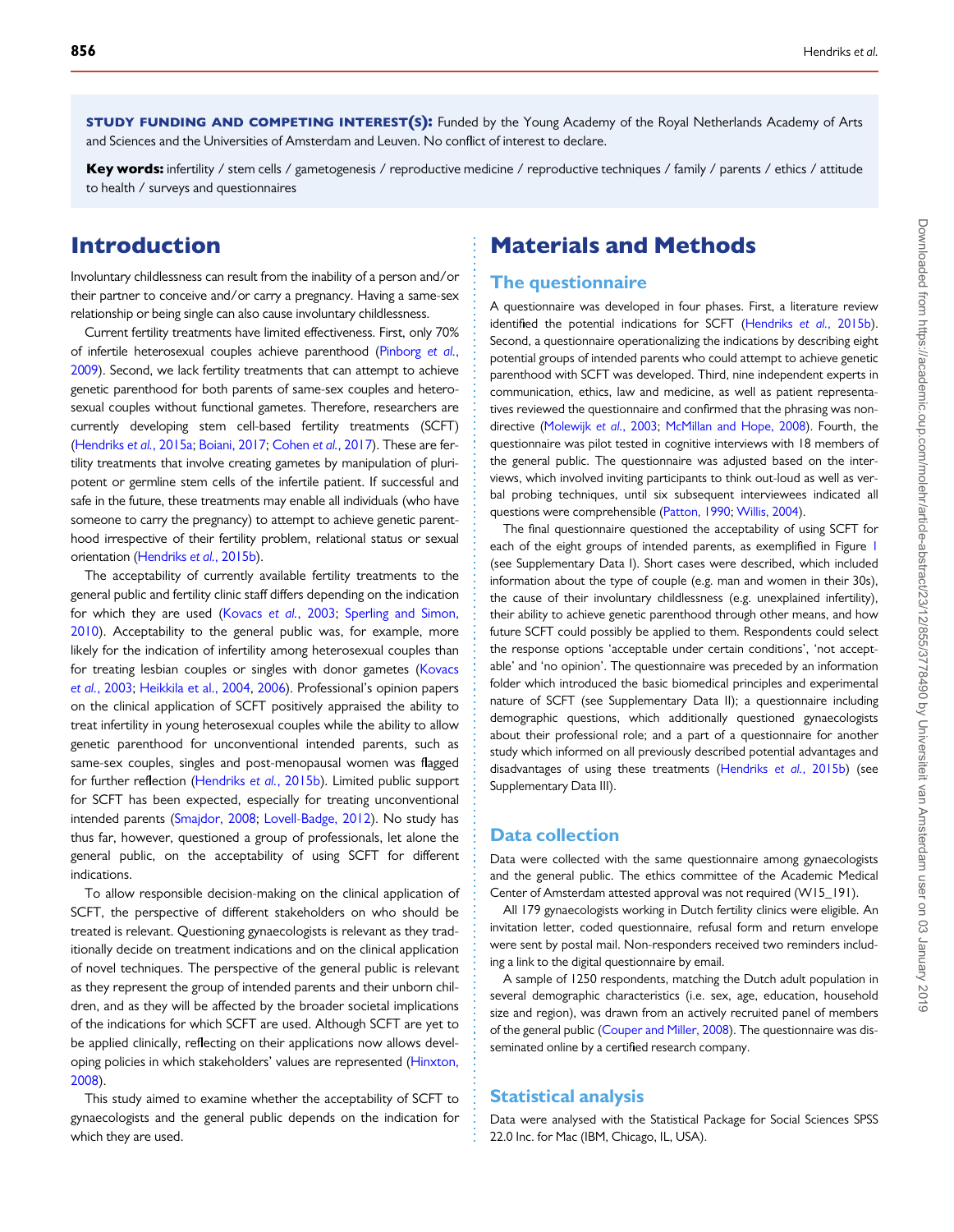<span id="page-3-0"></span>

|                                                                                                                                                                                                                                                                                                                                                                         | Acceptable under<br>certain conditions | Not acceptable | No opinion |
|-------------------------------------------------------------------------------------------------------------------------------------------------------------------------------------------------------------------------------------------------------------------------------------------------------------------------------------------------------------------------|----------------------------------------|----------------|------------|
| Sarah and John want to have a child together. However, Sarah is 50<br>years old and has already entered menopause. Sarah cannot become a<br>genetic parent unless she uses stem cell-based fertility treatments. An<br>egg cell is made from Sarah's stem cells, which is fertilized by John's<br>sperm. Sarah and John are the genetic parents of the conceived child. |                                        |                |            |

Figure 1 Example of a question in the final questionnaire, which concerned the acceptability of using SCFT for each of the eight groups of intended parents. SCFT, stem cell-based fertility treatments.

The proportion of gynaecologists and of the general public expressing an opinion on acceptability was described by indication. All subsequent analyses focussed on the respondents expressing an opinion.

By indication, we described the likeliness for the general public and the gynaecologists to accept the use of SCFT.

Whether or not the indication defined the likeliness of acceptance by gynaecologists or members of the general public was analysed with a generalized estimating equation.

For each of the indications, whether the gynaecologists and the general public differed in likeliness of acceptance was first analysed with Chisquare tests. Second, the same analyses compared gynaecologists to the subgroup of the general public that matched them for three characteristics, which inherently came with their profession (≥30 years of age, University education and upper social class).

We conducted a multivariate binary logistic regression analysis to allow predicting the acceptability of SCFT based on all the questioned background characteristics. Adjusted, rather than crude, odds ratios (ORs) were chosen as we expected correlations between the characteristics based on previous research ([CBS, 2015;](#page-8-0) Olson et al.[, 2006](#page-9-0)).

# **Results**

### **Respondents**

A total of 854 respondents completed the survey, including 82 gynaecologists (response rate  $= 46\%$ ) and 772 members of the general public (response rate  $= 62\%$ ). The general public represented the Dutch adult population regarding several demographic characteristics (i.e. gender, age, education, household size and region).

The characteristics of the responding gynaecologists and members of the general public are described in Table [I](#page-4-0). About half of the respondents were men, and one-third had a university degree. Most respondents were between 43 and 64 years old, were European, had children and were in heterosexual partner relationships. About 15% had experienced infertility. The majority of the respondents reported being religious (mostly Christian) while most also reported attributing little importance to religion. Respondents reported having moderate to progressive political preferences.

The gynaecologists had worked within the field of reproductive medicine for 18 years, on average. Most had obtained a PhD and worked in clinics which were non-academic and/or did not have an IVF laboratory.

#### Having an opinion on acceptability

Depending on the indication for offering SCFT, 4–17% of the gynaecologists and 17–26% of the general public, indicated having 'no opinion' on acceptability.

#### Acceptance by indication

The likeliness for gynaecologists ( $P < 0.001$ ) and the general public  $(P < 0.001)$  to accept SCFT differed by indication.

For five of the eight indications, SCFT were considered acceptable by the majority  $(≥50%)$  of both the general public and the gynaecolo-gists (Table [II](#page-5-0)). These indications included (in order of likeliness to be accepted): female infertility in young heterosexual couples, male infertility in young heterosexual couples, female infertility in single women (also using a sperm donor), lesbian couples and gay couples. The two groups of respondents only differed significantly in the likeliness to accept SCFT for female infertility in single women ( $P < 0.001$ ), with gynaecologists being more willing to accept them.

Using SCFT for unexplained infertility in young heterosexual couples was accepted by the majority of the members of the general public but only by a minority of gynaecologists  $(P < 0.001$ ; Table [II](#page-5-0)).

A minority of the general public and of the gynaecologists considered using SCFT for fertile women who want a child that is genetically only her own to be acceptable, although the general public found this more acceptable than gynaecologists  $(P < 0.001$ ; Table [II\)](#page-5-0). A minority of both the general public and the gynaecologists also found SCFT acceptable for female infertility in heterosexual couples in which the woman is of post-menopausal age ( $\geq$ 50 years of age; Table [II\)](#page-5-0). The two groups did not differ significantly ( $P = 0.06$ ).

### Appraising the differences between gynaecologists and the general public

As detailed above and in Table [II](#page-5-0), the responding gynaecologists differed from the demographically representative sample of the general public in their likeliness to accept SCFT for three of the eight indications. More specifically, gynaecologists were more likely than the general public to accept treating infertile single women, whereas gynaecologists were less likely than the general public to accept treating unexplained infertility in young heterosexual couples or fertile women who want a child that is genetically only her own.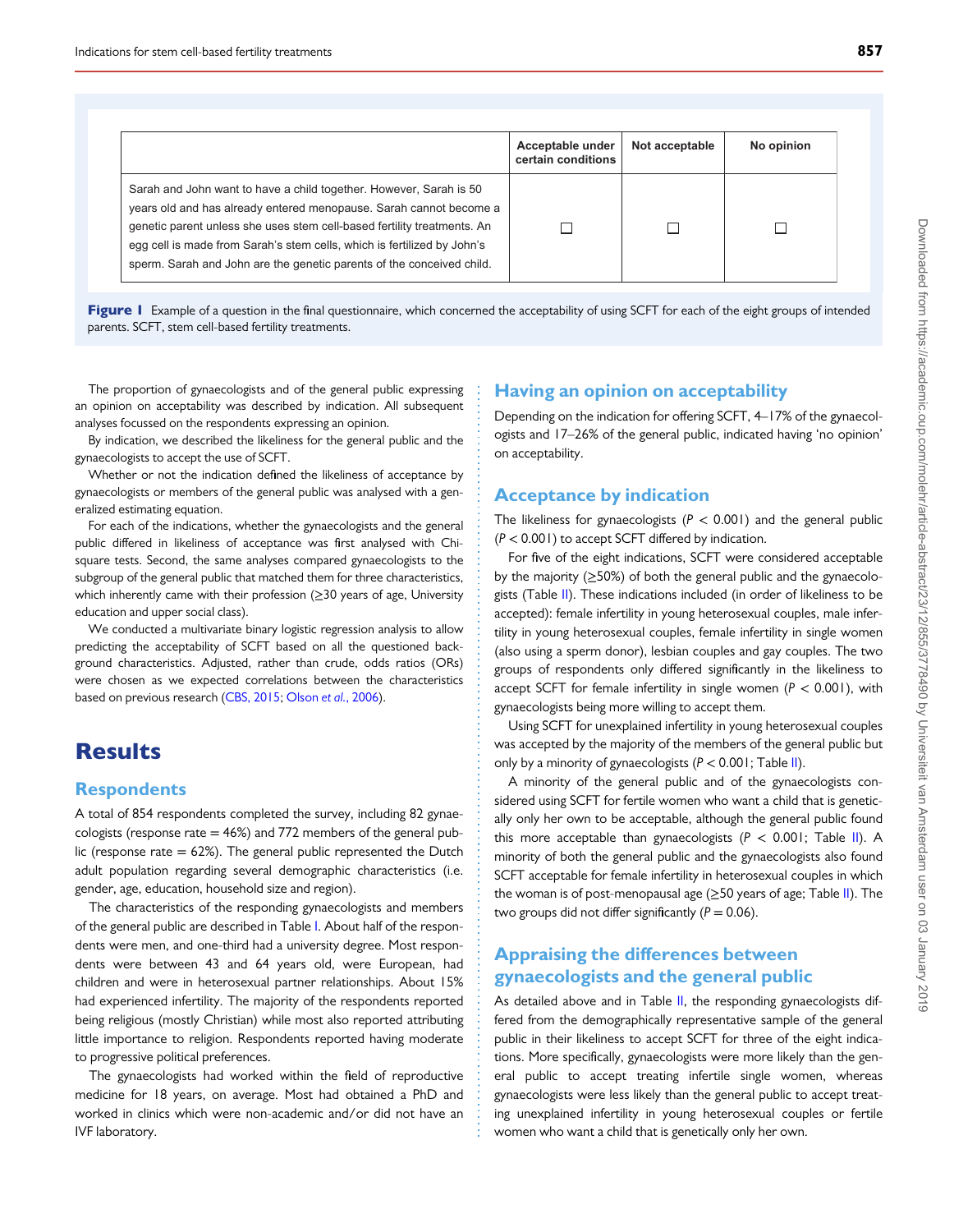<span id="page-4-0"></span>

|  |  | Table I Background characteristics of the respondents. |  |  |
|--|--|--------------------------------------------------------|--|--|
|--|--|--------------------------------------------------------|--|--|

|                                                                                | Gynaecologists $n = 82$ | General public $n = 772$ |
|--------------------------------------------------------------------------------|-------------------------|--------------------------|
| Demographic characteristics n (%)                                              |                         |                          |
| Gender                                                                         |                         |                          |
| Male                                                                           | 42/82(51%)              | 383/772 (50%)            |
| Age distribution (years)                                                       |                         |                          |
| $18 - 29$                                                                      | 0/81(0%)                | $144/772$ (19%)          |
| $30 - 42$                                                                      | 19/81 (24%)             | 155/772 (20%)            |
| $43 - 64$                                                                      | 55/81 (68%)             | 310/772 (40%)            |
| $\geq 65$                                                                      | 7/81(9%)                | 163/772(21%)             |
| University degree                                                              | 82/82 (100%)            | 218/772 (28%)            |
| European ethnic background                                                     | 76/82 (93%)             | 723/756 (96%)            |
| Type of religion                                                               |                         |                          |
| Christian                                                                      | 43/77 (56%)             | 362/724 (50%)            |
| Atheist or agnostic                                                            | 30/77 (39%)             | 301/724 (42%)            |
| Other, including Muslim and Jewish                                             | 4/77(5%)                | $61/724$ (8%)            |
| Importance of religion                                                         |                         |                          |
| Not important                                                                  | 50/82 (61%)             | 494/772 (64%)            |
| Slightly important                                                             | 21/82(26%)              | 137/772(18%)             |
| Important                                                                      | 10/82(12%)              | 87/772 (11%)             |
| Of the utmost importance                                                       | 1/82(1%)                | 54/772 (7%)              |
| Political preference: progressive-conservative                                 |                         |                          |
| Extremely conservative (1-2)                                                   | 2/80(3%)                | 40/772 (5%)              |
| Conservative (3-4)                                                             | 7/80(9%)                | 157/772 (20%)            |
| Middle $(5-6)$                                                                 | 21/80(26%)              | 286/772 (37%)            |
| Progressive (7-8)                                                              | $41/80$ (51%)           | 231/772 (30%)            |
| Extremely progressive (9-10)                                                   | $9/80$ (11%)            | 58/772 (8%)              |
| Social status*                                                                 |                         |                          |
| Upper class                                                                    | 82/82 (100%)            | 146/772 (19%)            |
| Higher middle class                                                            | 0/82(0%)                | 277/772 (36%)            |
| Lower middle class                                                             | 0/82(0%)                | $105/772$ (14%)          |
| Working class                                                                  | 0/82(0%)                | 216/772 (28%)            |
| Lower class                                                                    | 0/82(0%)                | 28/772 (4%)              |
| Has children                                                                   | 76/81 (94%)             | 474/772 (61%)            |
| Heterosexual orientation                                                       | 76/80 (95%)             | 703/734 (96%)            |
| In partner relationship                                                        | 74/81 (91%)             | 570/772 (74%)            |
| Personal experience with infertility                                           | 6/80(8%)                | 119/772(15%)             |
| Professional background                                                        |                         |                          |
| Mean $(\pm SD)$ number of years of working experience in reproductive medicine | $18 \pm 10$             | N.A.                     |
| Obtained Ph.D.                                                                 | 55/81 (68%)             | N.A.                     |
| Works in academic clinic                                                       | 17/81(21%)              | N.A.                     |
| Works in clinic with IVF lab                                                   | 26/70 (37%)             | N.A.                     |

\*Social status was computed based on occupation (i.e. using the International Standard Classification of Occupations-08) and education following the categorization of the Dutch Central Bureau of Statistics. N.A. Not applicable.

These three differences remained significant ( $P \le 0.01$ ) if gynaecologists were compared to the subgroup of the general public ( $n = 94$ ) that matched them in the three characteristics which inherently came with their profession (≥30 years of age, University education and upper social class; Table [II\)](#page-5-0).

### Background characteristics associated with acceptance among the general public

Multivariate regression analysis showed that 6 of the 12 background characteristics of the general public were associated with the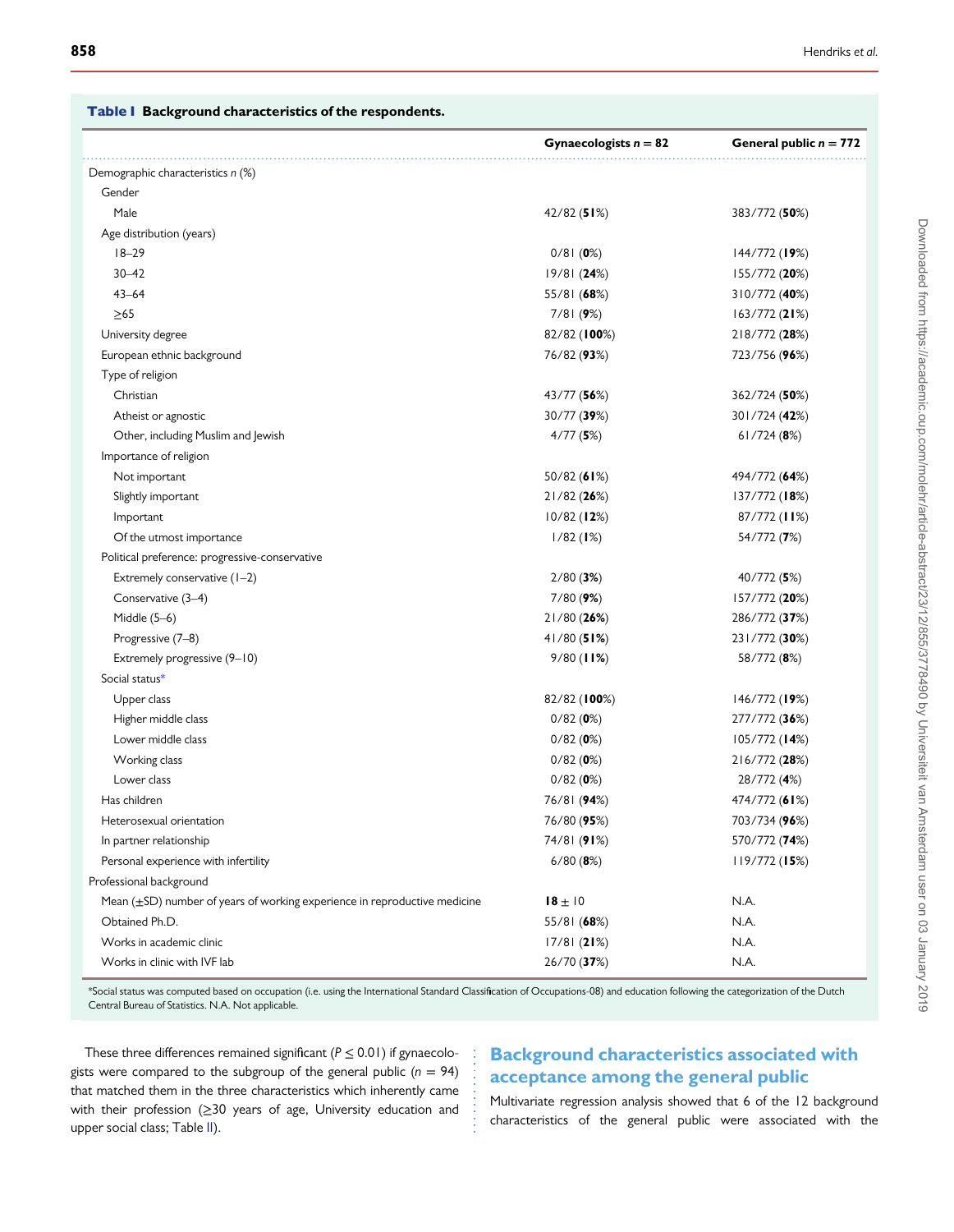#### <span id="page-5-0"></span>Table II Acceptability of SCFT by indication.

|                                                                                             | Likeliness of acceptance among<br>those expressing their opinion |                 | P-value for difference<br>between        | P-value for difference between<br>gynaecologists and subgroup of the                                       |  |
|---------------------------------------------------------------------------------------------|------------------------------------------------------------------|-----------------|------------------------------------------|------------------------------------------------------------------------------------------------------------|--|
|                                                                                             | Gynaecologists The general                                       | public          | gynaecologists and the<br>general public | general public which matched the<br>minimal the age, education level and<br>social class of gynaecologists |  |
| Accepted by at least half of gynaecologists and of the general public                       |                                                                  |                 |                                          |                                                                                                            |  |
| Young heterosexual couple with<br>female infertility                                        | 77/78 (99%)                                                      | 606/644 (94%)   | 0.11                                     | 0.21                                                                                                       |  |
| Young heterosexual couple with male 77/79 (97%)<br>infertility                              |                                                                  | 597/632 (94%)   | 0.42                                     | 1.00                                                                                                       |  |
| Single woman with female infertility<br>(also using a sperm donor)                          | 71/78(91%)                                                       | 406/589 (69%)   | < 0.001                                  | 0.001                                                                                                      |  |
| Lesbian couple                                                                              | 43/71(61%)                                                       | 408/596 (68%)   | 0.18                                     | 0.27                                                                                                       |  |
| Gay couple (also using a surrogate)                                                         | 34/68(50%)                                                       | 356/574 (62%)   | 0.06                                     | 0.29                                                                                                       |  |
| Accepted by the minority of gynaecologists but the majority of the general public           |                                                                  |                 |                                          |                                                                                                            |  |
| Young heterosexual couple with<br>unexplained infertility*                                  | 32/75(43%)                                                       | 519/628 (83%)   | < 0.001                                  | < 0.001                                                                                                    |  |
| Accepted by the minority of gynaecologists and of the general public                        |                                                                  |                 |                                          |                                                                                                            |  |
| Fertile woman who wants a child that<br>is genetically only her own                         | 5/79(6%)                                                         | 157/582(27%)    | < 0.001                                  | 0.01                                                                                                       |  |
| Heterosexual couple in which the<br>woman is of post-menopausal age<br>$(50 \text{ years})$ | 20/77 (26%)                                                      | $109/630$ (17%) | 0.06                                     | 0.18                                                                                                       |  |

\*For all but the couple with unexplained infertility, the explanation included that obtaining genetic parenthood would not be possible without the stem cell-based treatment. SCFT, stem cell-based fertility treatments.

likelihood of accepting SCFT for at least one of the eight indications (Table [III\)](#page-6-0).

Expressing progressive political preferences and attaching less importance to religion were associated with acceptance for all but one indication ( $n = 7/8$ ). The exceptions were unexplained infertility in young heterosexual couples and female infertility in heterosexual couples in which the woman is of post-menopausal age. Women were more likely than men to accept SCFT for female infertility in single women and lesbian couples. Not having a European ethnicity was associated with acceptance of the use of SCFT for female infertility in single women and female infertility in heterosexual couples in which the woman is of post-menopausal age. Not having a University degree was associated with being more likely to accept SCFT for lesbian couples. Increased age was associated with accepting the use of SCFT for fertile women who want a child that is genetically only her own.

The six background characteristics not associated with acceptance of SCFT for any of the eight indications were: type of religion, social status, having children, heterosexual orientation, being in a committed relationship and having experienced infertility.

### **Discussion**

This is, to the best of our knowledge, the first study questioning the general public on their acceptance of SCFT for various indications. Our results contradict the assumed, but never tested, limited public support for SCFT ([Smajdor, 2008;](#page-9-0) [Lovell-Badge, 2012\)](#page-8-0) as the majority of the Dutch general public accepts SCFT for six out of eight

indications. This study also shows that the majority of gynaecologists agree on the acceptability of SCFT for five of these six indications. In contrast to the majority of the general public, only a minority of gynaecologists accepted treating unexplained infertility in young heterosexual couples. Only a minority of both the general public and gynaecologists accepted SCFT for fertile women who want a child that is genetically only her own and for female infertility in heterosexual couples in which the woman is over 50 years of age.

The information on SCFT preceding the questionnaire and the simultaneous dissemination of a questionnaire on the importance of all advantages and disadvantages of SCFT might have influenced the perspective of responders. Therefore, it is important to note that we relied on an independent expert panel and pilot interviews to ensure ending up with a non-directive, understandable questionnaire. The questioned SCFT are not yet implemented into clinical care, making our study timely. Gathering insights for setting up a flexible regulatory framework before clinical implementation is deemed important [\(Schatten, 2002](#page-9-0); [Winston and Hardy, 2002](#page-9-0); [Hinxton, 2008](#page-8-0)). The sample of the general public was representative for several demographic characteristics, but people of non-European ethnicities and/or religions other than Christianity regrettably remained under-represented. The generalizability of our findings is limited as opinions about novel technologies differ across cultures and change over time ([Kovacs](#page-8-0) et al., [2003](#page-8-0)). It should be noted that our findings represent the acceptability to those deciding to express an opinion. There may have been multiple reasons for not expressing an opinion, of which one may be the difficulty of knowing what is required for parents to guarantee the future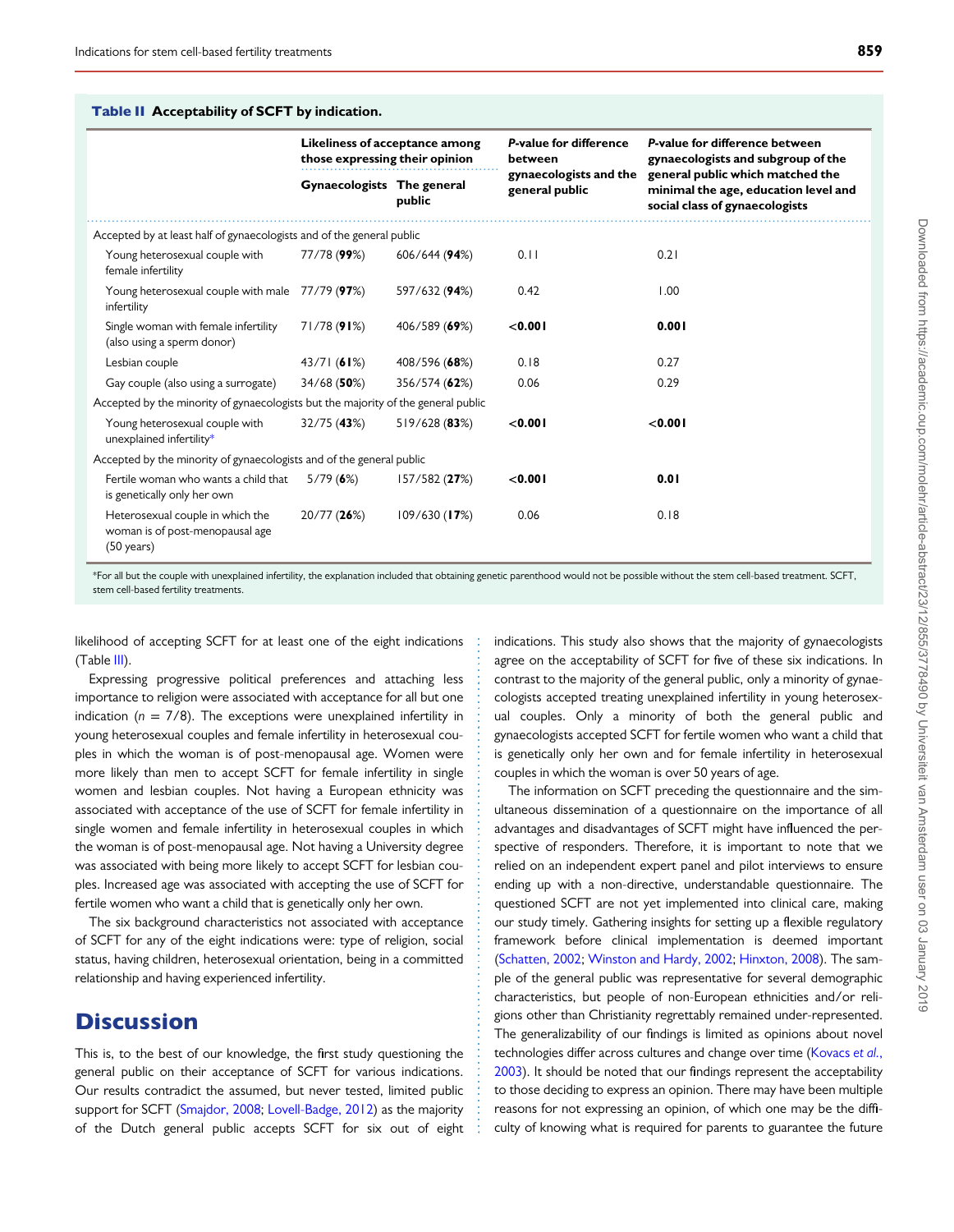| Group of intended parents                                                   | <b>Multivariate analysis</b>                                 |      |               |  |
|-----------------------------------------------------------------------------|--------------------------------------------------------------|------|---------------|--|
|                                                                             | Significantly associated characteristics* Adjusted OR 95% CI |      |               |  |
| Young heterosexual couple with female infertility                           | Importance of religion                                       | 0.84 | $0.75 - 0.95$ |  |
|                                                                             | Progressive political preference                             | 1.87 | $1.25 - 1.79$ |  |
| Young heterosexual couple with male infertility                             | Importance of religion                                       | 0.84 | $0.74 - 0.95$ |  |
|                                                                             | Progressive political preference                             | 2.11 | $1.37 - 3.26$ |  |
| Young heterosexual couple with unexplained infertility                      | Importance of religion                                       | 0.92 | $0.85 - 0.99$ |  |
| Single woman with female infertility (also using a sperm donor)             | Female gender                                                | 1.53 | $1.01 - 2.30$ |  |
|                                                                             | European ethnicity                                           | 0.37 | $0.15 - 0.95$ |  |
|                                                                             | Importance of religion                                       | 0.84 | $0.78 - 0.90$ |  |
|                                                                             | Progressive political preference                             | 1.55 | $1.26 - 1.91$ |  |
| Lesbian couple                                                              | Female gender                                                | 1.76 | $1.17 - 2.65$ |  |
|                                                                             | University education                                         | 0.61 | $0.38 - 0.99$ |  |
|                                                                             | Importance of religion                                       | 0.86 | $0.80 - 0.92$ |  |
|                                                                             | Progressive political preference                             | 1.64 | $1.33 - 2.02$ |  |
| Gay couple (also using a surrogate)                                         | Importance of religion                                       | 0.88 | $0.82 - 0.94$ |  |
|                                                                             | Progressive political preference                             | 1.53 | $1.25 - 1.87$ |  |
| Fertile woman who wants a child that is genetically only her own            | Age                                                          | 1.31 | $1.04 - 1.66$ |  |
|                                                                             | Importance of religion                                       | 0.88 | $0.81 - 0.95$ |  |
|                                                                             | Progressive political preference                             | 1.28 | $1.04 - 1.57$ |  |
| Heterosexual couple in which the woman is of post-menopausal age (50 years) | European ethnicity                                           | 0.25 | $0.12 - 0.55$ |  |
|                                                                             | Progressive political preference                             | 1.45 | $1.13 - 1.85$ |  |

#### <span id="page-6-0"></span>Table III Background characteristics determining the acceptability of SCFT by indication among the general public.

\*Listed background characteristics were significant at P > 0.05. Tested background characteristics: gender, age, European ethnicity, education, type of religion, importance of religion, political preference (conservative-progressive), social status, having children, heterosexual orientation, being in a relationship and having experience with infertility. OR, odds ratio.

welfare of their child [\(De Geyter](#page-8-0) et al., 2010). It should also be noted that our response option for considering treatment acceptable was 'acceptable under conditions'. Our findings should, therefore, be interpreted under these, unspecified, conditions, which may relate, for example, to the safety of SCFT. Finally, support among gynaecologists and the general public is interesting but is not proof of ethical acceptability ([Sulmasy and Sugarman, 2001\)](#page-9-0).

It is difficult to compare our data on the acceptability of treating various groups of intended parents with SCFT to previous data on the acceptability of current fertility treatments for these groups, as acceptability might change over time, might vary across cultures, might depend on the local accessibility to fertility treatments and availability and protection of gamete donors ([Kovacs](#page-8-0) et al., 2003; [Pennings](#page-9-0) et al., [2008](#page-9-0); Billari et al.[, 2011\)](#page-8-0). Nevertheless, we did not identify a level of acceptability of SCFT, which was considerably lower than the acceptability of current fertility treatments. This is surprising as SCFT are more interventional, less conventional and would drastically extend the biological boundaries of reproduction. The high level of acceptance of SCFT despite these issues may be explained by a preference for genetic parenthood and for preventing the ethical and practical concerns resulting from having to rely on donor gametes, but this should be examined further.

Finding most support for SCFT in young heterosexual couples with male or female infertility corresponds to this group receiving most sup-port for current fertility treatments (Stern et al.[, 2002;](#page-9-0) [Kovacs](#page-8-0) et al., [2003](#page-8-0); [Heikkila](#page-8-0) et al., 2004, [2006;](#page-8-0) [Dempsey, 2010](#page-8-0); [Hostiuc, 2013;](#page-8-0) [Wanggren](#page-9-0) et al., 2013). The few opponents of fertility treatments for young infertile heterosexual couples might not have reservations about the intended parents, but rather have deontological objections against fertility treatments and/or object to interfering with nature ([Dempsey,](#page-8-0) [2010\)](#page-8-0). On the one hand the support for SCFT for female infertility in single women (69–91%) is surprising as this application was flagged for further reflection in opinion papers from professionals (reviewed in [Hendriks](#page-8-0) et al., 2015a, [2015b](#page-8-0)). On the other hand, it is in line with the acceptance of current fertility treatments for this group reported by previous studies (38–96%) (Stern et al.[, 2002](#page-9-0); [Kovacs](#page-8-0) et al., 2003; [Kaplan](#page-8-0) et al., 2004; [Gurmankin](#page-8-0) et al., 2005; [Heikkila](#page-8-0) et al., 2004, [2006;](#page-8-0) [Lawrence](#page-8-0) et al., 2010; [Sperling and Simon, 2010](#page-9-0); [Wanggren](#page-9-0) et al., [2013\)](#page-9-0). Reasons to accept this group of intended parents are likely to be similar for SCFT and current fertility treatments. More specifically, these reasons are the right to reproduce, equality, the unlikeliness that single-parent families are more likely to be psychologically harmful to children and the economic benefits of treating more patients [\(Crowe,](#page-8-0) [1985;](#page-8-0) Stern et al.[, 2002](#page-9-0); [Hunfeld](#page-8-0) et al., 2004; [Master, 2006;](#page-8-0) [Smajdor,](#page-9-0) [2008;](#page-9-0) Zachia et al.[, 2011](#page-9-0)). Gynaecologists being more accepting of treating female infertility in single women may relate to them already treating these women with currently available fertility treatments.

SCFT for same-sex couples were also flagged for further reflection in opinion papers from professionals (reviewed in [Hendriks](#page-8-0) et al., [2015a,](#page-8-0) [2015b](#page-8-0)), but were in fact supported by the majority of our responding gynaecologists and members of the general public (50–68%). The support for current fertility treatments for same-sex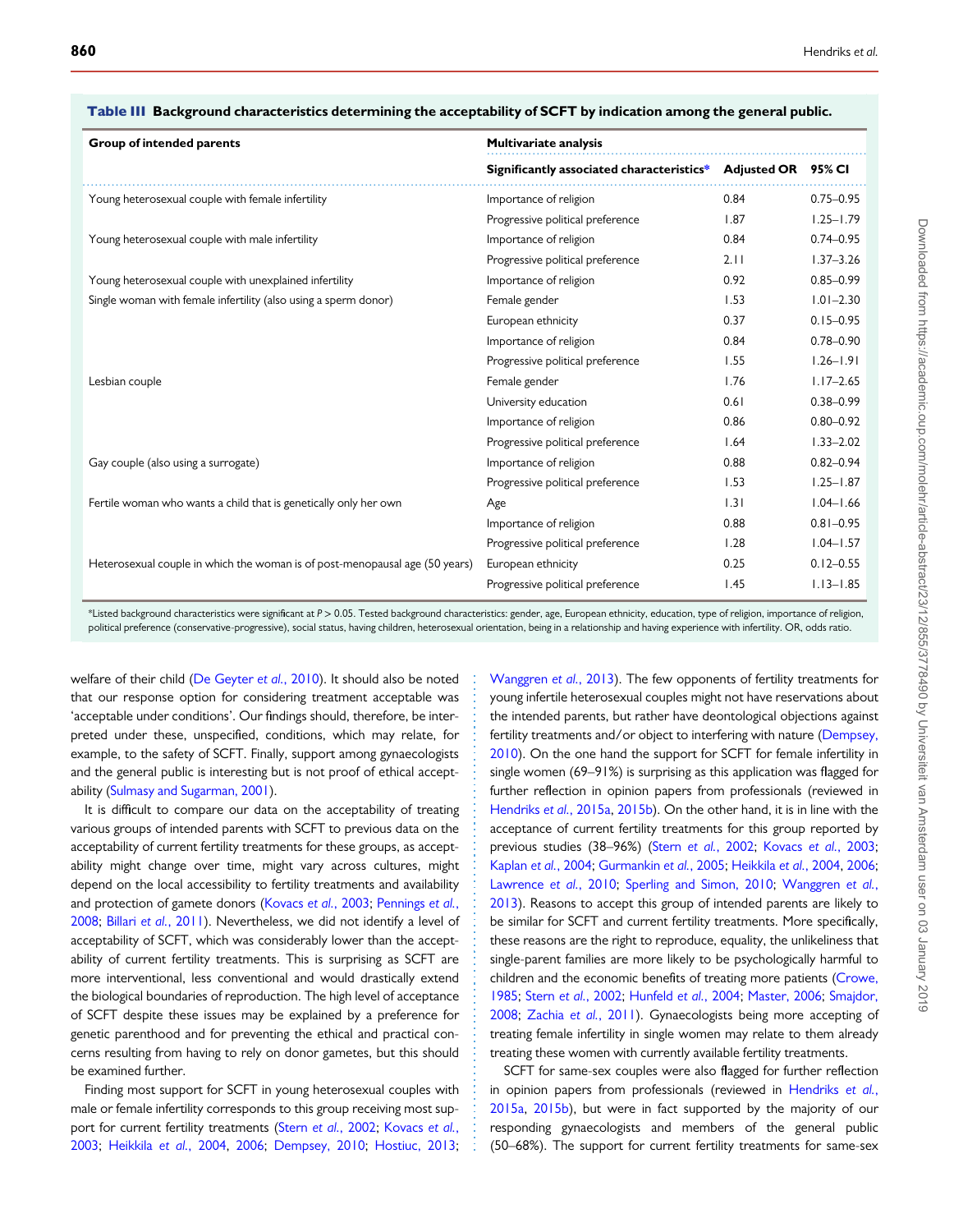couples varied a lot between studies (7–97%) ([Miall, 1993](#page-8-0); [Stern](#page-9-0) et al., [2002](#page-9-0); [Kovacs](#page-8-0) et al., 2003; [Kaplan](#page-8-0) et al., 2004; [Gurmankin](#page-8-0) et al., 2005; [Heikkila](#page-8-0) et al., 2004, [2006;](#page-8-0) [Dempsey, 2010](#page-8-0), [Lawrence](#page-8-0) et al., 2010; [Sperling and Simon, 2010;](#page-9-0) [Zachia](#page-9-0) et al., 2011). The arguments against and in favour of current fertility treatment for same-sex couples are likely to also apply to SCFT. More specifically, the arguments against include: concerns for the well-being of children raised by same-sex couples, deontological objections, no medical condition to justify a medical intervention, possible effects of this new type of families on the parental roles in society, the need for a surrogate in case of gay couples, and general objections against homosexuality [\(Miall, 1993](#page-8-0); [Weiss, 2003;](#page-9-0) [Hunfeld](#page-8-0) et al., 2004; [Testa and Harris, 2004](#page-9-0), [2005](#page-9-0); [Newson and Smajdor, 2005;](#page-8-0) [Croker, 2006;](#page-8-0) [Heikkila](#page-8-0) et al., 2006; [Whittaker, 2007;](#page-9-0) [Dempsey, 2010;](#page-8-0) [Lawrence](#page-8-0) et al., 2010; [Mertes and](#page-8-0) [Pennings, 2010;](#page-8-0) [Zachia](#page-9-0) et al., 2011). The arguments in favour of treating same-sex couples include: reproductive rights, equality, the proven well-being of children raised by same-sex couples, genetic parenthood presumably leading to better well-being of the children than adoption or conception with donor gametes and the economic benefits of treating more patients [\(Crowe, 1985](#page-8-0); Stern et al.[, 2002;](#page-9-0) [Testa and Harris,](#page-9-0) [2004](#page-9-0), [2005;](#page-9-0) [Master, 2006](#page-8-0); [Whittaker, 2007;](#page-9-0) [Smajdor, 2008](#page-9-0); [Mertes](#page-8-0) [and Pennings, 2010\)](#page-8-0). In addition, two counterarguments might apply more to SCFT: the potentially increased risks of abnormalities when creating gametes of the opposite sex, and the implications for the biological relevance of males [\(Weiss, 2003,](#page-9-0) [Mertes and Pennings, 2010](#page-8-0)).

Interestingly, the acceptability of using SCFT in case of unexplained infertility and the inherent presence of other options to attempt achieving genetic parenthood was low among gynaecologists but high among the general public (82% versus 43%, respectively). Gynaecologists might consider treating unexplained infertility an 'off-label' application as no cause to be treated has been identified. The general public might want to treat involuntary childlessness rather than a cause of infertility. The acceptance of other SCFT among the general public is also known to depend on the severity of the disorder treated [\(Evans and Kelley, 2011\)](#page-8-0).

The limited likeliness of acceptance of SCFT in fertile women who want a child that is genetically only her own (by generating male gametes from her stem cells and then using these to fertilize her own oocytes, 6–27%) corresponds to the low acceptability of reproductive cloning (2–13%) [\(Woolacott, 1997;](#page-9-0) Stern et al.[, 2002](#page-9-0); [Sperling and](#page-9-0) [Simon, 2010](#page-9-0); [Evans and Kelley, 2011;](#page-8-0) [Hostiuc, 2013\)](#page-8-0). Professionals have expressed concerns about increased risks of recessive diseases for the child and about transcending too far from natural reproduction (Stern et al.[, 2002;](#page-9-0) [Cohen, 2005](#page-8-0); [Newson and Smajdor, 2005;](#page-8-0) [Mertes](#page-8-0) [and Pennings, 2007](#page-8-0); [Whittaker, 2007](#page-9-0); [Skene, 2008\)](#page-9-0). Gynaecologists being less accepting of this indication may also relate to their knowledge of recessive diseases and resulting safety concerns.

The limited likeliness of acceptance of SCFT in heterosexual couples in which the women are over 50 years of age (17–26%) is comparable to the limited acceptance of this group of intended parents for current fertility treatments (10–50%) (Stern et al.[, 2002](#page-9-0); [Heikkila](#page-8-0) et al., 2004, [2006](#page-8-0); [Maheshwari](#page-8-0) et al., 2008; [Lawrence](#page-8-0) et al., 2010; [Sperling and](#page-9-0) [Simon, 2010;](#page-9-0) Billari et al.[, 2011\)](#page-8-0). Two main arguments against current fertility treatments for older women also apply to SCFT: the increased risks of obstetric complications and concerns about older parents' ability to raise a child [\(Letherby, 1999;](#page-8-0) [Mertes and Pennings, 2010;](#page-8-0) [Billari](#page-8-0) et al.[, 2011;](#page-8-0) [Luyten](#page-8-0) et al., 2015). The argument against current fertility treatments in older women that does not apply to SCFT is the concern

about the increased risks of chromosomal anomalies ([Billari](#page-8-0) et al., [2011](#page-8-0)). Gynaecologists being more accepting than the general public of treating older women might be related to gynaecologists being more likely to be exposed to, and thereby empathize with, this group of intended parents, and/or their knowledge that data on child outcomes from being raised by older parents shows benefits rather than harms [\(Stein and Susser, 2000;](#page-9-0) [Kalmijn and Kraaykamp, 2005;](#page-8-0) [Billari](#page-8-0) et al., [2011](#page-8-0)).

Two of the six respondent characteristics associated with being more likely to accept SCFT were not surprising in the light of the literature on the acceptability of current fertility treatments. Higher age [\(Lawrence](#page-8-0) et al., 2010) and attaching low importance to religion [\(Chliaoutakis](#page-8-0) et al., 2002; [Papaharitou](#page-9-0) et al., 2007; [Lawrence](#page-8-0) et al., [2010](#page-8-0), [Evans and Kelley, 2011\)](#page-8-0), were also associated with being more likely to accept current fertility treatment for certain groups of intended parents. The other four characteristics associated with the likeliness to accept SCFT were more surprising. Our finding that respondents with a University degree were less likely to accept SCFT contrast with the positive association between having a University degree and the acceptance of other reproductive technologies and other SCFT ([Miall, 1993](#page-8-0); [Evans and Kelley, 2011\)](#page-8-0). Our finding that a progressive political preference was associated with more acceptance is surprising in the light of the lack of an association between political preferences and the acceptance of gamete donation ([Chliaoutakis](#page-8-0) et al.[, 2002](#page-8-0)) but matches its association found with other stem cell treatments ([Evans and Kelley, 2011\)](#page-8-0). Previous studies report contrasting results relating to women or men being more accepting of assisted reproduction [\(Miall, 1993](#page-8-0); [Lawrence](#page-8-0) et al., 2010). Our finding that having an ethnicity other than European was associated with being more likely to accept SCFT for certain indications is interesting, as the relation between ethnicity and acceptability of reproductive technologies has rarely been studied [\(Hudson](#page-8-0) et al., 2009).

It is important to note that SCFT are yet to be applied clinically. Nevertheless, recent biomedical breakthroughs have shortened the time to clinical implementation [\(Hikabe](#page-8-0) et al., 2016; Zhou et al.[, 2016;](#page-9-0) [Boiani, 2017](#page-8-0); [Cohen](#page-8-0) et al., 2017). Once proven safe and effective, a fear of limited acceptability by the general public should not keep gynaecologists from offering SCFT (in research settings) to single infertile women and same-sex couples as well as to young infertile heterosexual couples. Future research into the acceptability of SCFT should focus on the exact conditions under which SCFT would be acceptable (e.g. maximal rate of congenital anomalies). This could, for example, include investigating how respondents trade-off advantages (e.g. genetic parenthood) and disadvantages (e.g. safety) of SCFT. Additionally, qualitative studies may examine the underlying motivations explaining differences in acceptability of treating different patient groups with these treatments. Such an in-depth analysis of conditions for implementation would add to the insights gathered here. Furthermore, the reasons why some respondents did not express an opinion could be explored. It would also be interesting to directly compare the acceptability of SCFT with current fertility treatments, and to examine cultural and temporal differences in acceptability.

# Supplementary data

Supplementary data are available at Molecular Human Reproduction online.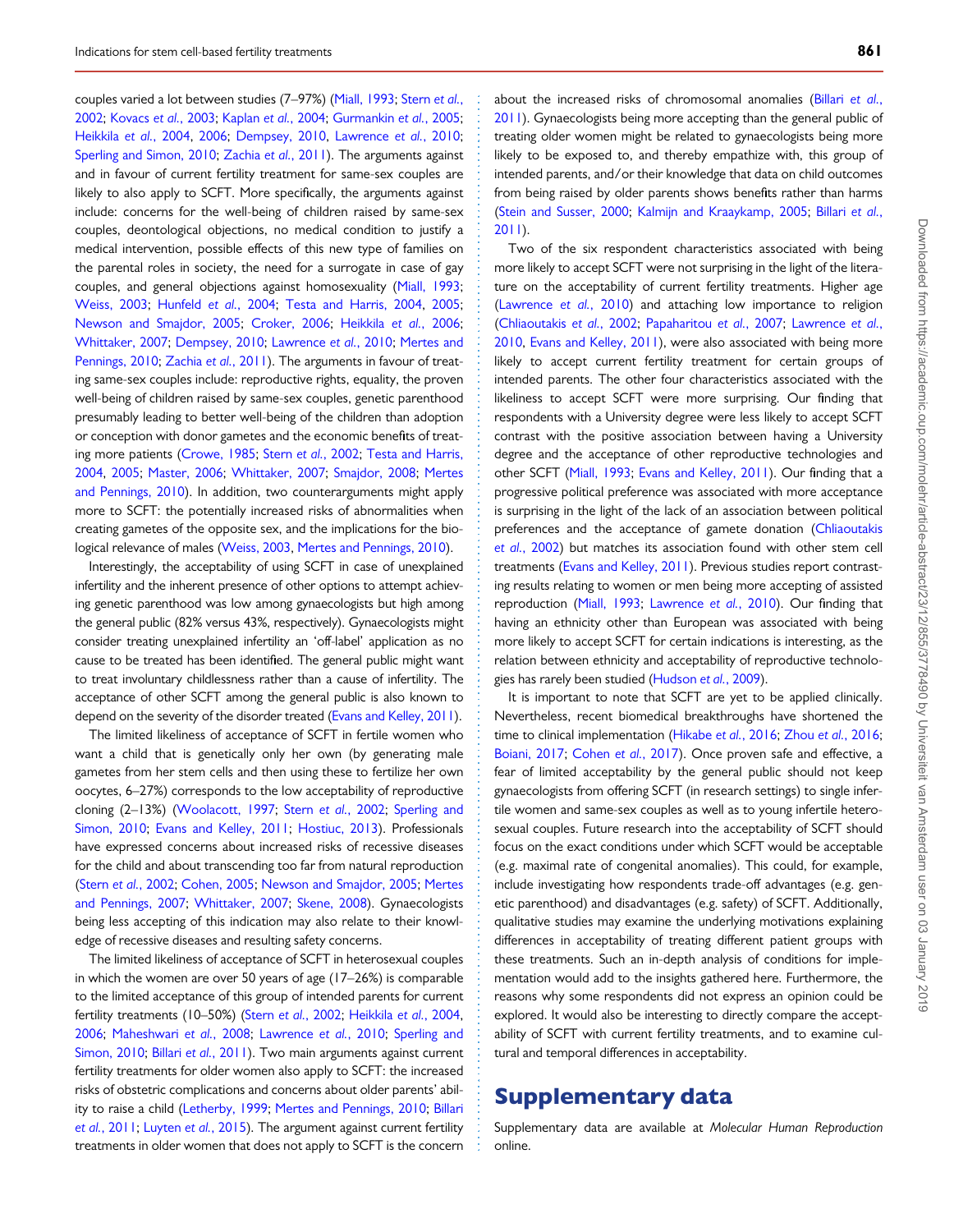# <span id="page-8-0"></span>Acknowledgements

We warmly thank the members of our expert panel for critically reviewing the questionnaire: Prof. J. Legemaate, Prof. R. Macklin, Prof. E. Mocanu, Prof. F. Shenfield, Prof. F. van der Veen, Prof. G. de Wert, Dr W. Dondorp, Ms. Janssen and Ms. J. Knijnenburg and colleagues from the patient association. We thank TNS-Nipo for working with us on the dissemination of the questionnaire. Finally, our appreciation goes to all respondents for completing the questionnaire.

# Authors' roles

S.H. contributed to the study design, data collection, analysis, manuscript drafting and critical discussion. E.A.F.D. contributed to the study design, analysis, manuscript drafting and critical discussion. S.R. and R.V. contributed to the study design and critical discussion.

# Funding

The Young Academy of the Royal Netherlands Academy of Arts and Sciences, the University of Amsterdam and Leuven University Hospital.

# Conflict of interest

No potential conflict of interest relevant to this article was reported.

# References

- Billari FC, Goisis A, Liefbroer AC, Settersten RA, Aassve A, Hagestad G, Speder Z. Social age deadlines for the childbearing of women and men. Hum Reprod 2011; 26:616-622.
- Boiani M. Call for papers: in vitro-generated germ cells—facts and possibilities. Mol Hum Reprod 2017;23:1–3.
- CBS. Religieuze betrokkenheid van bevolkingsgroepen, 2010–14. 2015.
- Chliaoutakis JE, Koukouli S, Papadakaki M. Using attitudinal indicators to explain the public's intention to have recourse to gamete donation and surrogacy. Hum Reprod 2002; **17**:2995-3002.
- Cohen E. Orphans by design. First Things (New York, NY) 2005; 158:13-15.
- Cohen IG, Daley GQ, Adashi EY. Disruptive reproductive technologies. Sci. Transl Med 2017;9:1-3.
- Couper MP, Miller PV. Web survey methods. Public Opin Q 2008;72: 831–835.
- Croker S. In vitro derived gametes. Human Fertilization and embryology authority ethics and law committee January 16, 2006, paper number ELC (01-07) 2 2006.
- Crowe C. 'Women want it': in-vitro fertilization and women's motivations for participation. Women's Stud Int Forum 1985;8:547–552.
- De Geyter C, Boehler B, Reiter-Theil S. Differences and similarities in the attitudes of paediatricians, gynaecologists and experienced parents to criteria delineating potential risks for the welfare of children to be conceived with assisted reproduction. Swiss Med Wkly 2010; 140:w13064.
- Dempsey DC. Comfort with use of assisted reproductive technologies (ART) for family formation by same-sex and heterosexual couples: a survey of Australian social attitudes. Gay Lesbian Issues Psychol Rev 2010;6:90.
- Evans MD, Kelley J. US attitudes toward human embryonic stem cell research. Nat Biotechnol 2011;29:484–488.
- Gurmankin AD, Caplan AL, Braverman AM. Screening practices and beliefs of assisted reproductive technology programs. Fertil Steril 2005; 83:61–67.
- Heikkila K, Lansimies E, Hippelainen M, Heinonen S. A survey of the attitudes of infertile and parous women towards the availability of assisted reproductive technology. BJOG 2004;111:1229–1235.
- Heikkila K, Lansimies E, Hippelainen M, Heinonen S. Assessment of attitudes towards assisted reproduction: a survey among medical students and parous women. Gynecol Endocrinol 2006;22:613–619.
- Hendriks S, Dancet EA, van Pelt AM, Hamer G, Repping S. Artificial gametes: a systematic review of biological progress towards clinical application. Hum Reprod Update 2015a;21:285–296.
- Hendriks S, Dondorp W, de Wert G, Hamer G, Repping S, Dancet EA. Potential consequences of clinical application of artificial gametes: a systematic review of stakeholder views. Hum Reprod Update 2015b;21:297–309.
- Hikabe O, Hamazaki N, Nagamatsu G, Obata Y, Hirao Y, Hamada N, Shimamoto S, Imamura T, Nakashima K, Saitou M et al. Reconstitution in vitro of the entire cycle of the mouse female germ line. Nature 2016; 539:299–303.
- Hinxton G. Consensus Statement: Science, Ethics and Policy Challenges of Pluripotent Stem Cell-Derived Gametes. 2008.
- Hostiuc S. Conventional vs unconventional assisted reproductive technologies: opinions of young physicians. J Obstet Gynaecol 2013;33:67–70.
- Hudson N, Culley L, Rapport F, Johnson M, Bharadwaj A. 'Public' perceptions of gamete donation: a research review. Public Underst Sci 2009;18:61–77.
- Hunfeld JAM, Passchier J, Bolt LLE, Buijsen MAJM. Protect the child from being born: arguments against IVF from heads of the 13 licensed Dutch fertility centres, ethical and legal perspectives. J Reprod Infant Psychol 2004;22:279–289.
- Kalmijn M, Kraaykamp G. Late or later? A sibling analysis of the effect of maternal age on children's schooling. Soc Sci Res 2005;34:634–650.
- Kaplan B, Orvieto R, Yogev Y, Simon Y. Social aspects of the new assisted reproduction technologies: attitudes of Israeli gynecologists. Clin Exp Obstet Gynecol 2004;31:285–286.
- Kovacs GT, Morgan G, Wood EC, Forbes C, Howlett D. Community attitudes to assisted reproductive technology: a 20-year trend. Med J Aust 2003;179:536–538.
- Lawrence RE, Rasinski KA, Yoon JD, Curlin FA. Obstetrician-gynecologists' beliefs about assisted reproductive technologies. Obstet Gynecol 2010;116:127–135.
- Letherby G. Other than mother and mothers as others. Women's Stud Int Forum 1999;22:359–372.
- Lovell-Badge R. Hype, hope and heresy—or why it is bad to eggsaggerate. BioNews 2012;648.
- Luyten J, Kessels R, Goos P, Beutels P. Public preferences for prioritizing preventive and curative health care interventions: a discrete choice experiment. Value Health 2015;18:224–233.
- Maheshwari A, Porter M, Shetty A, Bhattacharya S. Women's awareness and perceptions of delay in childbearing. Fertil Steril 2008;90:1036–1042.
- Master Z. Embryonic stem-cell gametes: the new frontier in human reproduction. Hum Reprod 2006;21:857–863.
- McMillan J, Hope T. The possibility of empirical psychiatric ethics. In: Widdershoven G, McMillan J, Hope T (eds). Empirical Ethics in Psychiatry. Oxford: Oxford University Press, 2008, 9–22.

Mertes H, Pennings G. Embryonic stem cell–derived gametes and genetic parenthood: a problematic relationship. Camb Q Healthc Ethics 2007;17.

- Mertes H, Pennings G. Ethical aspects of the use of stem cell derived gametes for reproduction. Health Care Anal 2010; 18:267-278.
- Miall CE. The regulation of reproduction: the relevance of public opinion for legislative policy formation. Int J Law Policy Family 1993;7:18-39.
- Molewijk AC, Stiggelbout AM, Otten W, Dupuis HM, Kievit J. Implicit normativity in evidence-based medicine: a plea for integrated empirical ethics research. Health Care Anal 2003;11:69–92.
- Newson AJ, Smajdor AC. Artificial gametes: new paths to parenthood? J Med Ethics 2005;31:184–186.